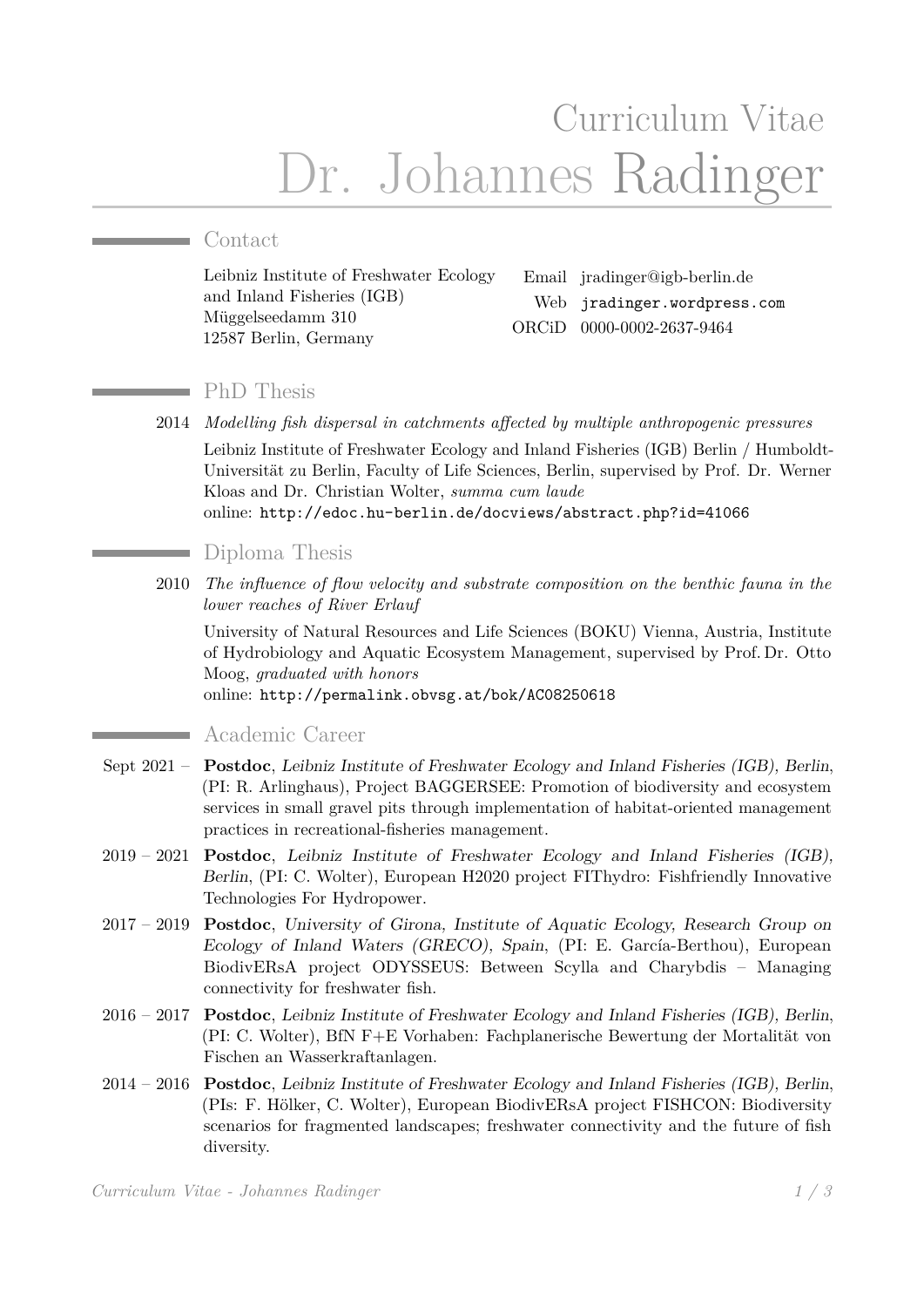- 2010 2014 **PhD**, Leibniz Institute of Freshwater Ecology and Inland Fisheries (IGB)/ Humboldt-Universität zu Berlin, Modelling fish dispersal in river networks within the European IWRMnet project IMPACT: Developing an integrated model to predict abiotic habitat conditions and biota of rivers application in climate change research and water management.
- 2009 2010 **Study abroad**, Uppsala University, Sweden, Departments for Evolutionary Biology and Geoscience, Erasmus exchange programme; Courses in 'Applied ecosystem ecology' and 'Management of European catchments'.
- 2003 2010 **Individual diploma study programme: Ecological Land- and Water Management**, University of Natural Resources and Life Sciences (BOKU), Vienna, Austria, thematic focus: freshwater ecology, hydrology, land use and land management, GIS and remote sensing, water and environmental protection, civil engineering.

#### Prizes and Awards

**1** *st* **Prize MCED Award 2017 for innovative ecological modelling approaches and enhancing the understanding of complex ecological dynamics**. Awarded by the MCED (Modelling Complex Ecological Dynamics) committee of the Ecological Society of Germany, Austria and Switzerland (GfÖ) for the contribution 'Global change effects on shifts in fish habitats and implication for population distribution applied to the River Elbe catchment'. [http://www.mced-ecology.org/?page\\_id=1151](http://www.mced-ecology.org/?page_id=1151)

Nominated for the final stage of the  $1^{st}$  **SIL International Student Competition, 2016** with the article: Radinger J. and Wolter C. (2014) Dispersal patterns and abilities of freshwater fishes. *Fish and Fisheries*. 15:456–473.

**Ruttner Prize 2014** for outstanding scientific achievements by young aquatic researchers, awarded by SIL Austria for: Radinger J. and Wolter C. (2014) Dispersal patterns and abilities of freshwater fishes. *Fish and Fisheries*. 15:456–473.

**ISRS 2011 Best Poster Award** for: Modelling fish dispersal in river networks with open source GIS. Poster. 2nd Biennial Symposium of the International Society of River Science, Berlin, August 09-12, 2011.

# Teaching, Guiding and Seminars

ongoing **IGB Berlin, University Girona**, Co-supervision of 3 PhD students.

- 2015-2017 **Humboldt-Universität zu Berlin / IGB Berlin**, Teaching and hands-on (field) guidance within the scope of a Master-level lecture on Applied Fish Ecology and River Restoration, Topic: Spatial modelling in aquatic ecology and river restoration.
	- 2015 **University Duisburg-Essen, Essen**, Introduction to spatial modeling with GRASS GIS and the fish dispersal model FIDIMO, Seminar and hands-on workshop.
	- 2010 **University of Natural Resources and Life Sciences (BOKU), Vienna, Austria**, Institute of Hydrobiology and Aquatic Ecosystem Management, Teaching of field sampling methods, identification of stream macroinvertebrates and WFDcompliant assessment methods.
- 2007 2008 **Mountains of the Moon University, Fort Portal, Uganda**, Austrian service abroad - 12 months, Lecturer at the departments of agriculture and ICT.
	- 2006 **University of Natural Resources and Life Sciences (BOKU), Vienna, Austria**, Institute of Surveying, Remote Sensing and Land Information, Student guidance in field methods and usage of surveying instruments and spatial data analysis.